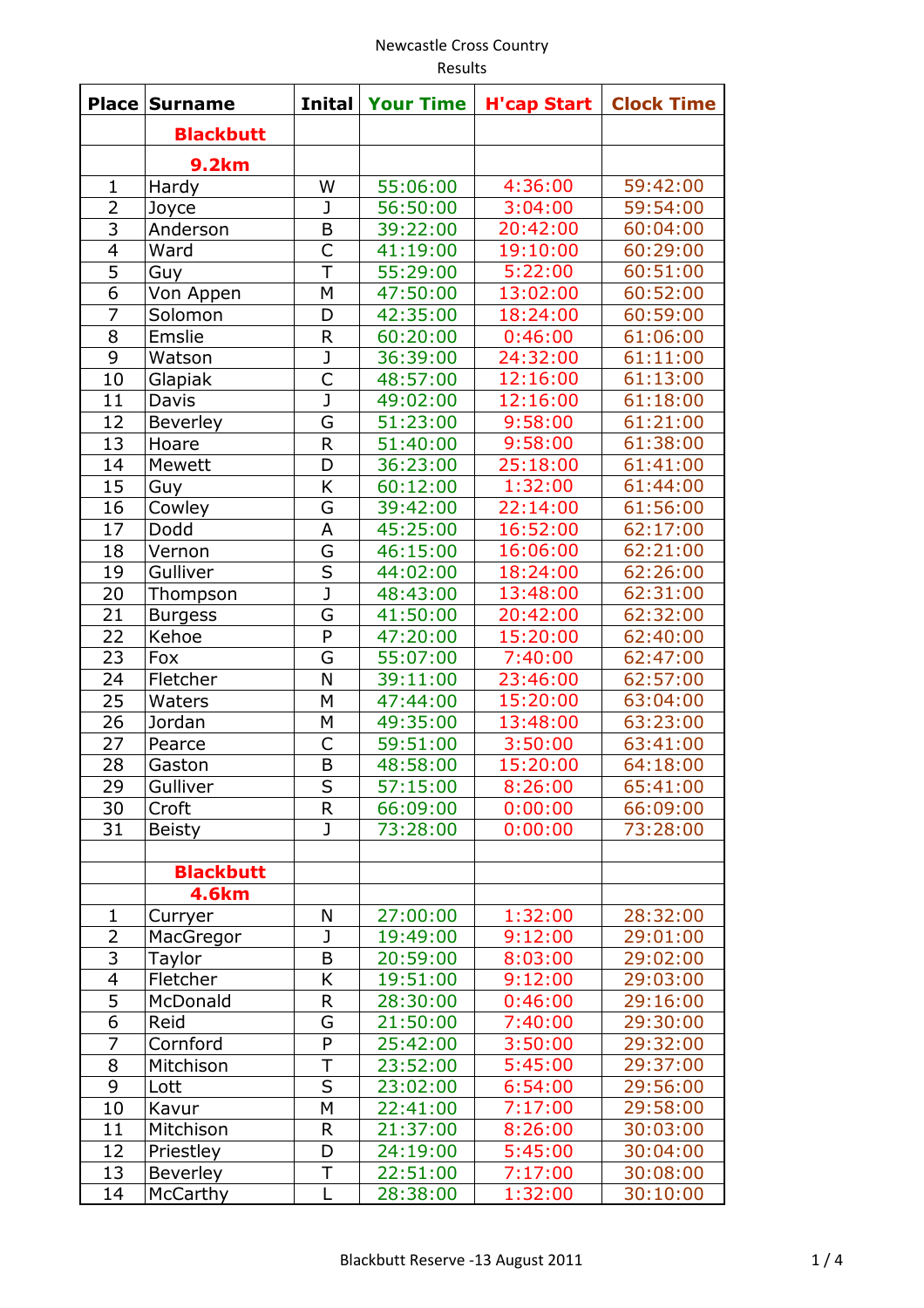## Newcastle Cross Country Results

| Place                   | <b>Surname</b>   | <b>Inital</b> | <b>Your Time</b> | <b>H'cap Start</b> | <b>Clock Time</b> |
|-------------------------|------------------|---------------|------------------|--------------------|-------------------|
| 15                      | Little           | М             | 25:13:00         | 4:59:00            | 30:12:00          |
| 16                      | Lott             | S             | 28:22:00         | 1:55:00            | 30:17:00          |
| 17                      | Greaves          | P             | 27:44:00         | 2:41:00            | 30:25:00          |
| 18                      | Lennon           | H             | 28:10:00         | 2:18:00            | 30:28:00          |
| 19                      | Lilley           | M             | 21:42:00         | 8:49:00            | 30:31:00          |
| 20                      | <b>Simmons</b>   | J             | 25:11:00         | 5:22:00            | 30:33:00          |
| 21                      | Lennon           | J             | 22:08:00         | 8:26:00            | 30:34:00          |
| 22                      | Kelly-Moore      | H             | 23:18:00         | 7:17:00            | 30:35:00          |
| 23                      | <b>Thomas</b>    | V             | 26:00:00         | 4:36:00            | 30:36:00          |
| 24                      | Greaves          | M             | 26:04:00         | 4:36:00            | 30:40:00          |
| 25                      | Sanderson        | G             | 22:38:00         | 8:03:00            | 30:41:00          |
| 26                      | Dawson           | A             | 23:49:00         | 6:54:00            | 30:43:00          |
| 27                      | Holland          | B             | 27:18:00         | 3:27:00            | 30:45:00          |
| 28                      | Randall          | K             | 28:55:00         | 1:55:00            | 30:50:00          |
| 29                      | Priestley        | L             | 23:36:00         | 7:17:00            | 30:53:00          |
| 30                      | Guy              | K             | 30:55:00         | 0:00:00            | 30:55:00          |
| 31                      | <b>Boyce</b>     | J             | 20:56:00         | 10:21:00           | 31:17:00          |
| 32                      | Robinson         | K             | 29:02:00         | 2:18:00            | 31:20:00          |
| 33                      | Lilley           | D             | 31:38:00         | 0:00:00            | 31:38:00          |
| 34                      | Ford             | Z             | 22:33:00         | 9:12:00            | 31:45:00          |
| 35                      | Doley            | H             | 23:17:00         | 8:49:00            | 32:06:00          |
| 36                      | Carver           | S             | 27:37:00         | 4:36:00            | 32:13:00          |
| 37                      | Little           | B             | 30:18:00         | 2:18:00            | 32:36:00          |
| 38                      | Holding          | S             | 21:17:00         | 11:30:00           | 32:47:00          |
| 39                      | Farnham          | A             | 26:03:00         | 6:54:00            | 32:57:00          |
| 40                      | Guy              | $\sf S$       | 35:11:00         | 0:00:00            | 35:11:00          |
| 41                      | Little           | E             | 36:08:00         | 0:00:00            | 36:08:00          |
| 42                      | <b>Bunn</b>      | T             | 38:54:00         | 0:00:00            | 38:54:00          |
| 43                      | <b>Beverley</b>  | J             | 39:04:00         | 0:00:00            | 39:04:00          |
|                         |                  |               |                  |                    |                   |
|                         | <b>Blackbutt</b> |               |                  |                    |                   |
|                         | <b>2.3km</b>     |               |                  |                    |                   |
| 1                       | Curryer          | Η             | 11:21:00         | 1:32:00            | 12:53:00          |
| $\overline{2}$          | McNeil           | N             | 12:55:00         | 0:00:00            | 12:55:00          |
| $\overline{3}$          | Noble            | E             | 13:27:00         | 0:12:00            | 13:39:00          |
| $\overline{\mathbf{4}}$ | Morgan           | А             | 13:26:00         | 0:35:00            | 14:01:00          |
| $\overline{5}$          | Rumbel           | I             | 14:27:00         | 0:00:00            | 14:27:00          |
| $\overline{6}$          | <b>Jefferson</b> | H             | 12:21:00         | 2:07:00            | 14:28:00          |
| 7                       | Jamcotchian      | C             | 11:27:00         | 3:04:00            | 14:31:00          |
| 8                       | Richards         | C             | 14:37:00         | 0:00:00            | 14:37:00          |
| 9                       | Rumbel           | D             | 12:23:00         | 2:18:00            | 14:41:00          |
| 10                      | Coombes          | Υ             | 12:26:00         | 2:18:00            | 14:44:00          |
| 11                      | <b>Boyce</b>     | J             | 11:18:00         | 3:27:00            | 14:45:00          |
| 12                      | <b>Jefferson</b> | K             | 12:51:00         | 1:55:00            | 14:46:00          |
| 13                      | <b>Boyce</b>     | Τ             | 14:51:00         | 0:00:00            | 14:51:00          |
| 14                      | Young            | L             | 10:07:00         | 4:48:00            | 14:55:00          |
| 15                      | Williams         | C             | 12:15:00         | 2:41:00            | 14:56:00          |
| 16                      | Milford          | J             | 10:32:00         | 4:25:00            | 14:57:00          |
| 17                      | Rumbel           | J             | 13:50:00         | 1:09:00            | 14:59:00          |
| 18                      | <b>Bugbird</b>   | S             | 10:12:00         | 4:48:00            | 15:00:00          |
| 19                      | Watson           | N             | 9:40:00          | 5:22:00            | 15:02:00          |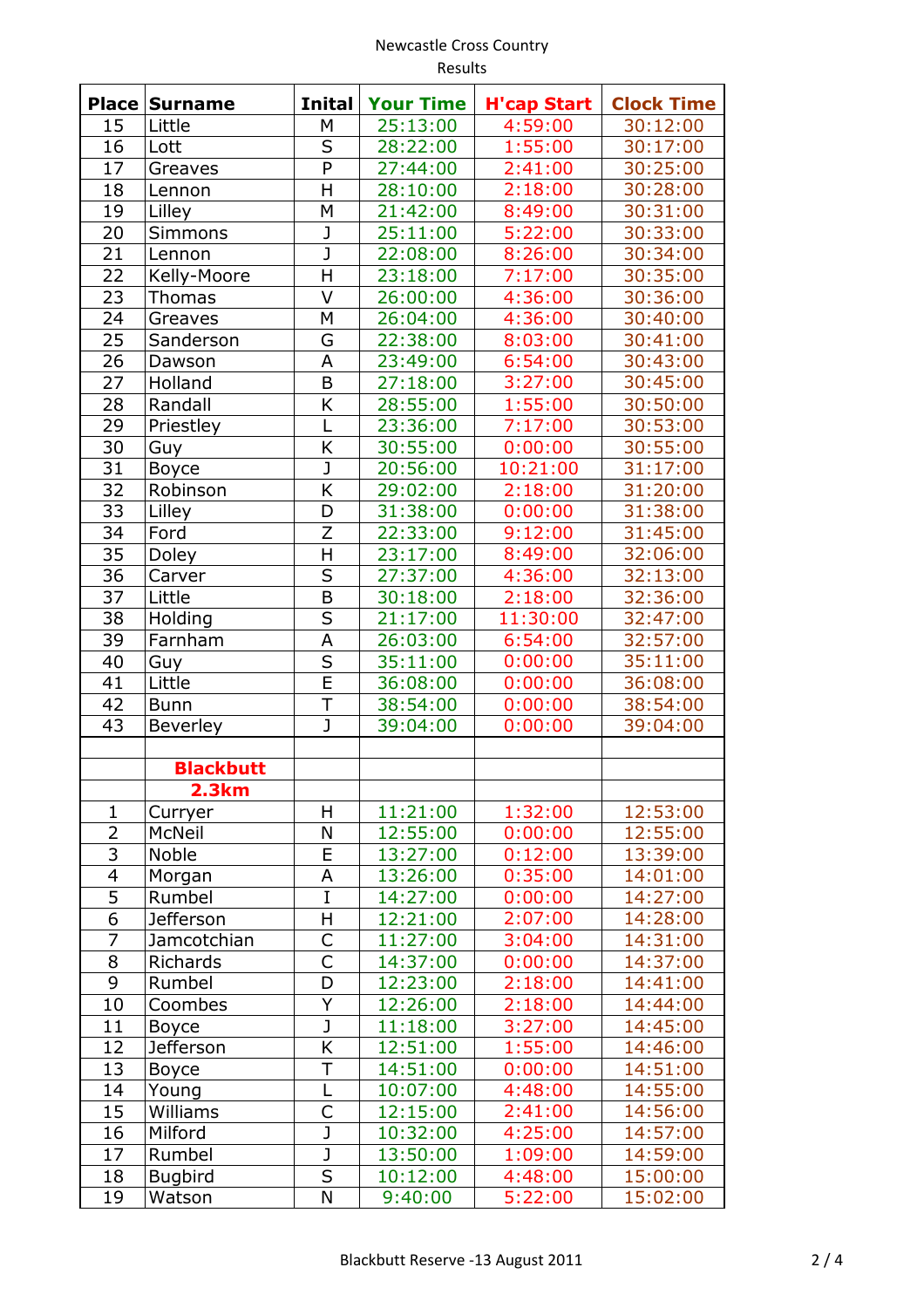## Newcastle Cross Country Results

| <b>Place</b>    | <b>Surname</b>     | <b>Inital</b>           | <b>Your Time</b> | <b>H'cap Start</b> | <b>Clock Time</b> |
|-----------------|--------------------|-------------------------|------------------|--------------------|-------------------|
| 20              | Rumbel             | R                       | 15:03:00         | 0:00:00            | 15:03:00          |
| 21              | Greaves            | P                       | 11:14:00         | 3:50:00            | 15:04:00          |
| 22              | Greaves            | R                       | 9:33:00          | 5:34:00            | 15:07:00          |
| 23              | Garnett            | K                       | 12:51:00         | 2:18:00            | 15:09:00          |
| 24              | Mitchison          | R                       | 9:59:00          | 5:11:00            | 15:10:00          |
| 25              | Milford            | N                       | 11:09:00         | 4:02:00            | 15:11:00          |
| 26              | Jamcotchian        | S                       | 10:24:00         | 4:48:00            | 15:12:00          |
| 27              | Sloan              | $\overline{D}$          | 15:16:00         | 0:00:00            | 15:16:00          |
| 28              | Gulliver           | E                       | 15:18:00         | 0:00:00            | 15:18:00          |
| 29              | Morgan             | N                       | 11:52:00         | 3:27:00            | 15:19:00          |
| 30              | Greaves            | D                       | 12:21:00         | 3:04:00            | 15:25:00          |
| 31              | Coombes            | C                       | 12:36:00         | 3:04:00            | 15:40:00          |
| 32              | <b>Barron</b>      | L                       | 13:12:00         | 2:30:00            | 15:42:00          |
| $\overline{33}$ | Holland            | G                       | 11:53:00         | 3:50:00            | 15:43:00          |
| 34              | Holland            | M                       | 11:55:00         | 3:50:00            | 15:45:00          |
| 35              | Watson             | E                       | 11:11:00         | 4:36:00            | 15:47:00          |
| 36              | Holding            | P                       | 11:12:00         | 4:36:00            | 15:48:00          |
| 37              | Lott               | C                       | 12:59:00         | 2:53:00            | 15:52:00          |
| 38              | McNeil             | $\mathsf{L}$            | 14:55:00         | 0:58:00            | 15:53:00          |
| 39              | Fox-Smith          | S                       | 14:46:00         | 1:09:00            | 15:55:00          |
| 40              | Sloan              | $\overline{\mathsf{C}}$ | 15:57:00         | 0:00:00            | 15:57:00          |
| 41              | Doley              | M                       | 14:50:00         | 1:09:00            | 15:59:00          |
| 42              | Dawson             | B                       | 11:19:00         | 4:48:00            | 16:07:00          |
| 43              | Guy                | K                       | 16:13:00         | 0:00:00            | 16:13:00          |
| 44              | <b>Richards</b>    | A                       | 12:24:00         | 4:02:00            | 16:26:00          |
| 45              | Coombes            | L                       | 13:28:00         | 3:39:00            | 17:07:00          |
| 46              | Little             | N                       | 17:16:00         | 0:00:00            | 17:16:00          |
| 47              | Guy                | S                       | 17:20:00         | 0:00:00            | 17:20:00          |
| 48              | Moore              | A                       | 17:34:00         | 0:00:00            | 17:34:00          |
| 49              | Jamcotchian        | D                       | 18:03:00         | 0:00:00            | 18:03:00          |
| 50              | Priestley          | C                       | 18:15:00         | 0:00:00            | 18:15:00          |
| 51              | Priestley          |                         | 18:45:00         | 0:00:00            | 18:45:00          |
| 52              |                    | М<br>E                  | 18:46:00         |                    | 18:46:00          |
|                 | Priestley          |                         |                  | 0:00:00            |                   |
| 53<br>54        | Curryer            | L<br>C                  | 18:55:00         | 0:00:00            | 18:55:00          |
|                 | Jamcotchian        |                         | 11:51:00         | 7:20:00            | 19:11:00          |
| 55              | McNeil             | M                       | 19:50:00         | 0:00:00            | 19:50:00          |
| 56              | Morgan             | L                       | 20:28:00         | 0:00:00            | 20:28:00          |
| 57              | Gulliver           | K                       | 21:53:00         | 0:00:00            | 21:53:00          |
| 58              | Rumbel             | R                       | 22:53:00         | 0:00:00            | 22:53:00          |
| 59              | McNeil             | D                       | 29:31:00         | 0:00:00            | 29:31:00          |
|                 |                    |                         |                  |                    |                   |
|                 |                    |                         |                  |                    |                   |
|                 | <b>New Runners</b> |                         |                  |                    |                   |
| $\mathbf 1$     | Randall            | D                       | 12:47:00         |                    |                   |
|                 |                    |                         |                  |                    |                   |
|                 | 2.3km Walk         |                         |                  |                    |                   |
| $\mathbf 1$     | Lott               | L                       | 19:59:00         |                    |                   |
| $\overline{2}$  | Curryer            | K                       | 20:01:00         |                    |                   |
| 3               | Evans              | Κ                       | 23:36:00         |                    |                   |
| 4               | Cutting            | J                       | 24:11:00         |                    |                   |
| $\overline{5}$  | Mitchison          | K                       | 26:22:00         |                    |                   |